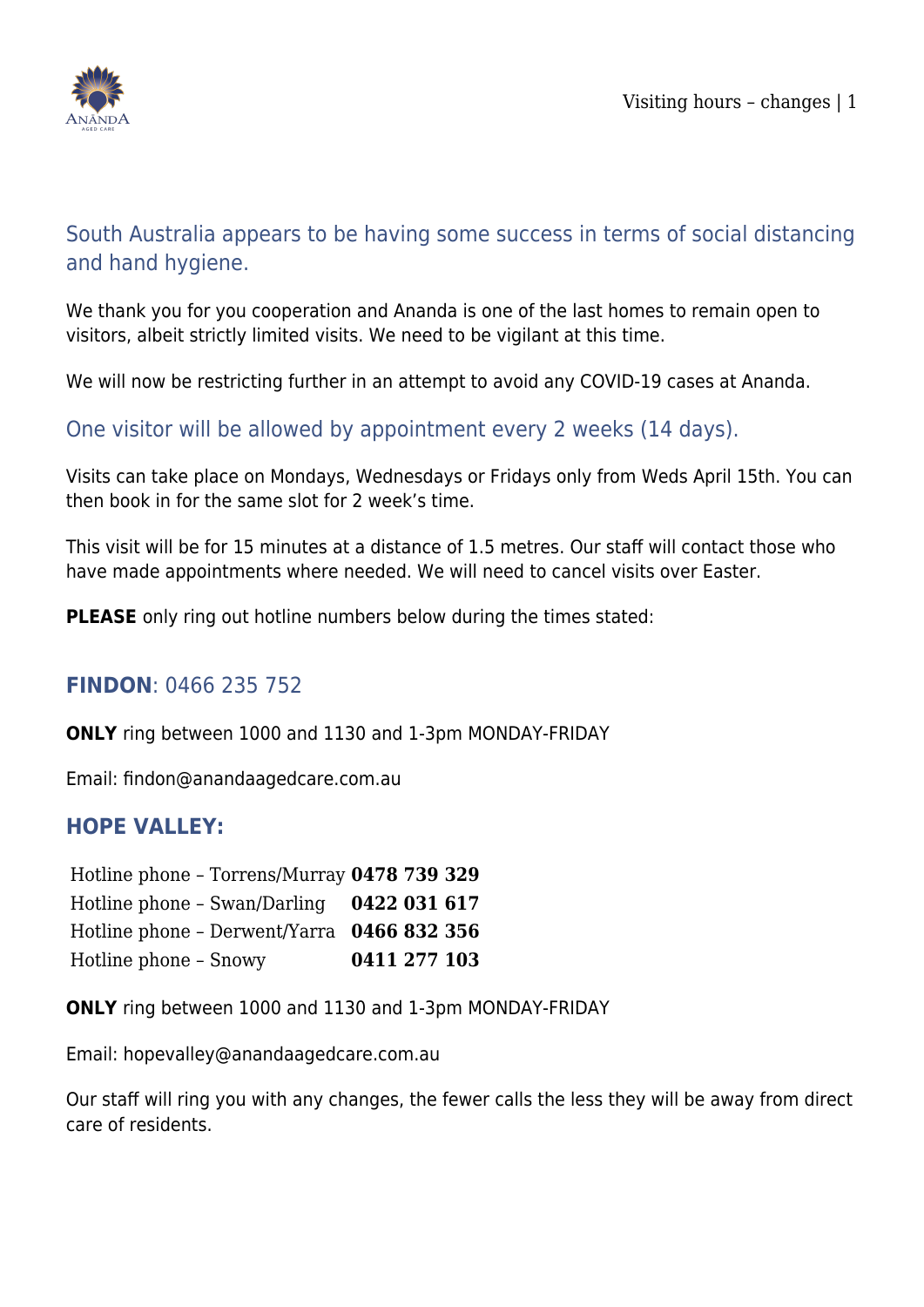

While this may seem severe this is still more than most homes are permitting, and is to prevent COVID-19 and its effects in our homes.

I personally understand the difficulties as my mother is in hospital with COVID-19 in the UK and is not allowed any visits and I cannot talk to her easily. She is being looked after by professionals who are caring for her at their own risk, just like all staff in the health and aged care sectors. I trust them and I urge you to trust our hard working staff and also thank them for their dedication. We are indeed all in this together.



Michael Page, Workforce Development Manager

### A message from Preeya Goel, Director.

It has been an overwhelming time of fear as we navigate through such a challenging time. We are all realizing that things we took for granted are now so very precious.

Now more than ever we MUST come together, we MUST rely on each other and we MUST stand united.

Ananda knows how tough this time is for our families and loved ones who are unable to visit due to many different reasons.

After much thought we have created **"Messages of Love".** Our front desks are happy to write down messages for your loved ones and ensure that they are personally delivered.

Our Wellness and Engagement staff will contact families to FaceTime call residents over the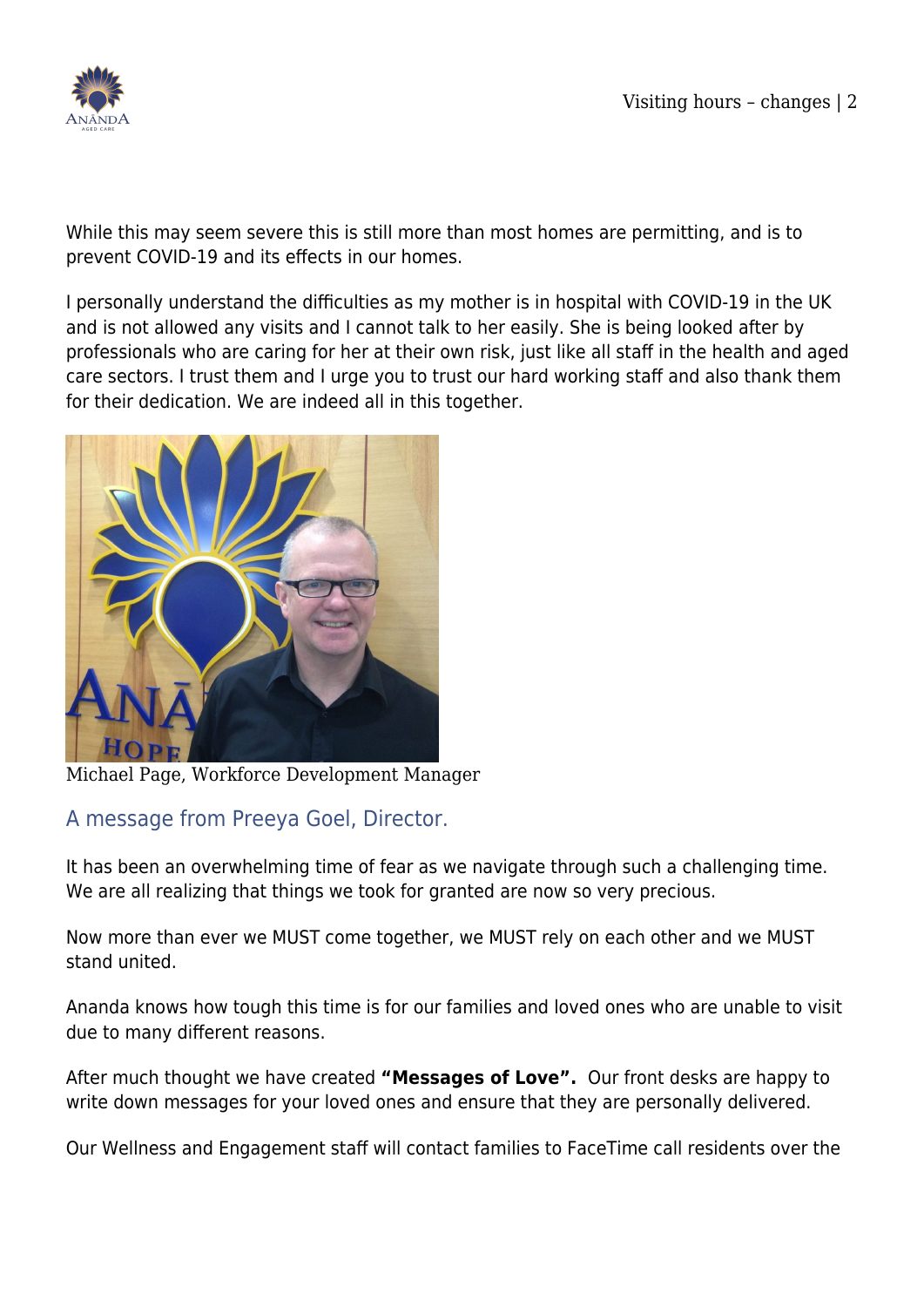

#### next few weeks.



Dr Goel and Preeya

We understand the emotional impact of newly created visiting hours and physical distancing, particularly at this time of year. We have grandchildren wanting to spend time with their grandparents during the school holidays, families wanting to embrace their loved ones at Easter.

It is a trying time for us all and our Ananda community remain united in our support for one another.

If you would like to send a gift basket, contact [communications@anandaagedcare.com.au](mailto:communications@anandaagedcare.com.au) for further details. Together we can create something special and unique for your Ananda resident to cherish during these difficult times.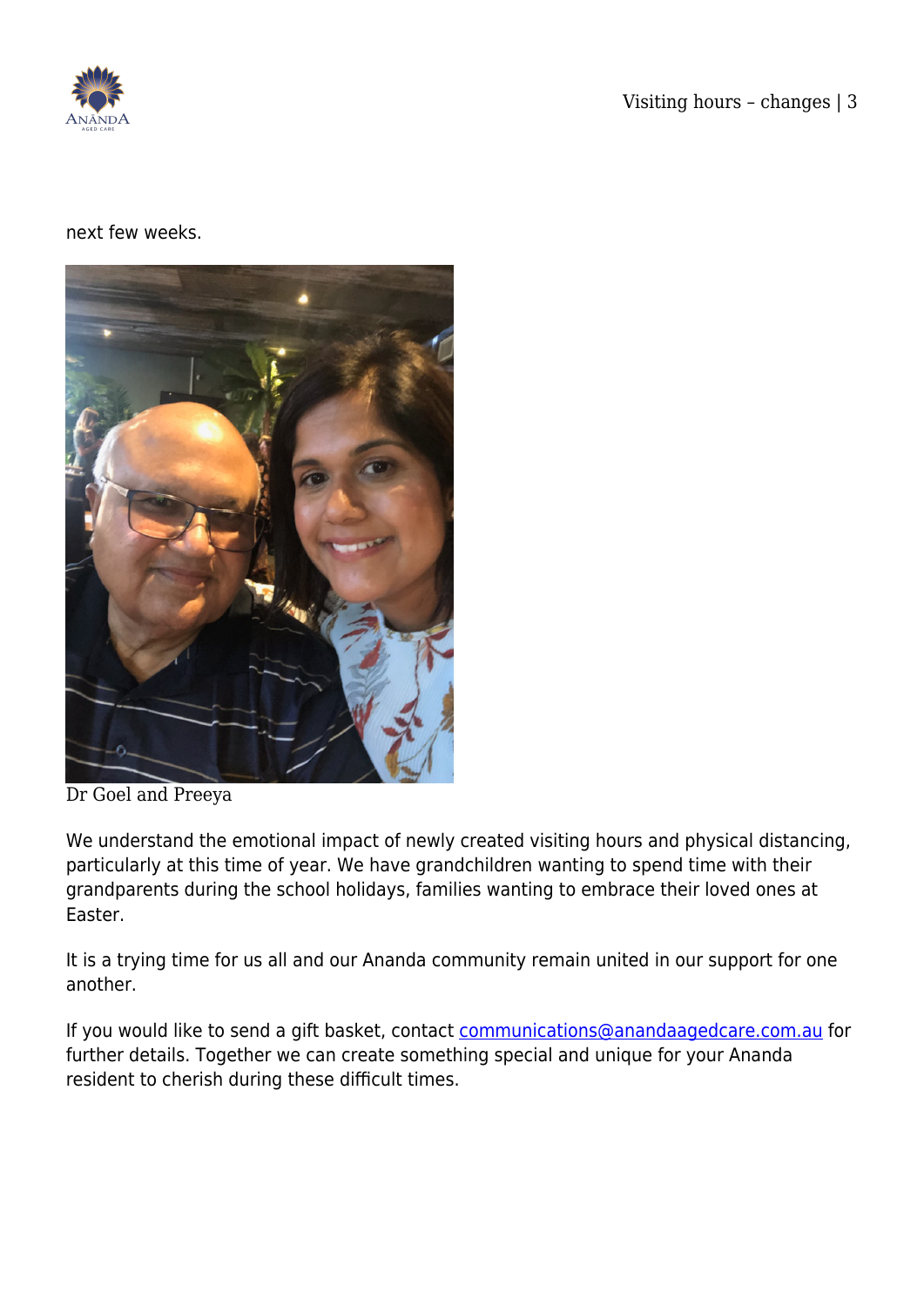

## Resilience Run



Michael still plans to run 42.2km for older persons' mental health at Ananda on May 1st or 3rd. So far \$1330 has been raised and we aim to get to \$2000.

We are also asking staff and residents to tell us 'what is resilience' by writing on this poster and taking a photo…